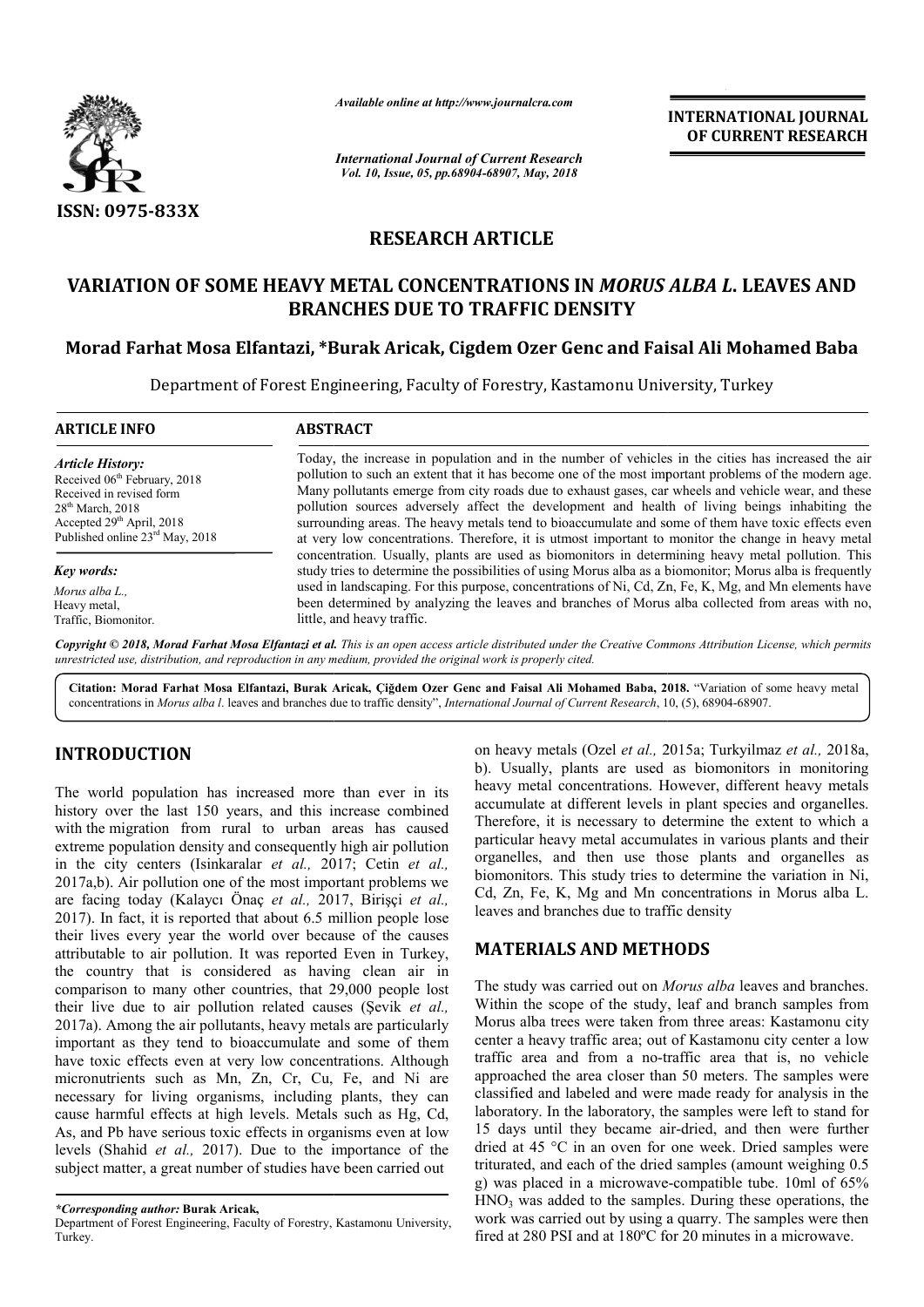| Element    | Leaf       |             |               | Branch     |                    |               | F Value        |
|------------|------------|-------------|---------------|------------|--------------------|---------------|----------------|
|            | No traffic | Low traffic | Heavy traffic | No traffic | Low traffic        | Heavy traffic |                |
| $Ni$ (ppb) | 793 b      | 1.012c      | 1.225d        | 229a       | 1.405 e            | 1.759f        | 403.241***     |
| $Cd$ (ppb) | $20.63$ bc | 26.77d      | 54.00 d       | 8.33 a     | 15.60 <sub>b</sub> | 24.67c        | 59.598***      |
| $Zn$ (ppm) | 11.6ab     | 16.6c       | 18.2 d        | 11.4 a     | 11.8 <sub>b</sub>  | 19.5e         | 70.745.860***  |
| Fe (ppm)   | 96 d       | 145 b       | 204c          | 24a        | 32 b               | 75 c          | 36,845.143***  |
| $K$ (ppm)  | $30,620$ f | 6,074a      | 2,8478 e      | 8,261c     | 6,957 b            | 12.941 d      | 34,779.712***  |
| $Mg$ (ppm) | 9.974e     | 4,988 a     | 4,988 a       | 5.029 b    | 8,864c             | 9.952 d       | 306,062.200*** |
| $Mn$ (ppm) | 12c        | 21e         | 38 f          | 3 a        | 6 b                | 15 d          | 8.557.600***   |

**Table1. Changes in heavy metal concentrations in** *Morus alba* **organelles due to traffic density**

\*\*\* Statistically significant at 99.9% confidence level

Following the completion of the procedure, the tubes were removed from the oven and cooled down. Deionized water was added to the cooled samples to fill up to 50 ml. The samples were drained through filter paper and then analyzed using an ICP-OES instrument at appropriate wavelengths. The data obtained were evaluated with the help of SPSS software package, variance analysis was performed on the data and homogeneous groups were obtained by applying the Duncan test to the values having statistically at least 95% confidence level differences. The data obtained were simplified, tabulated and interpreted.

### **RESULTS**

The variation in heavy metal concentrations due to traffic density in *Morus alba* leaf and branch samples - the subject matter of this study - was determined, and variance analysis and Duncan test were performed on the data obtained. The mean values, the F value and significance level obtained from the variance analysis and the homogeneous groups resulting from the Duncan test are given in Table 1. As shown in Table 1, the changes in the concentrations of the elements considered in this study are statistically different depending on the traffic density and the organelles, at 99.9% confidence level. As a result of the study, while Ni, Cd, Zn, Fe and Mn concentrations have been found to increase due to the traffic density, there was no clear relationship between the K and Mg concentrations and the traffic density. The Ni concentration in leaves was 793 ppb in no-traffic area but was found to have increased to 1012 ppb in low-traffic area and to 1225 ppb in heavy-traffic area; in branches the Ni concentration was found to have increased to 1405 ppb (low-traffic area) and to 1759 ppb (heavy-traffic area) from 229 ppb (no-traffic area). The Cd concentration in leaves was 20.63 ppb in no-traffic area but was found to have increased to 26.77 ppb in low-traffic area and to 54.00 ppb in heavy-traffic area; in branches the Cd concentration was found to have increased from 8.33 ppb (no-traffic area) to 15.60 ppb (low-traffic area) and to 24.67 ppb (heavy-traffic area). The Fe concentration in leaves was 96 ppm in no-traffic area but was found to have increased to 145 ppm in low-traffic area and to 204 ppm in heavy-traffic area; in branches the Fe concentration was found to have increased from 24 ppm (no-traffic area) to 32 ppm (low-traffic area) and to 74 ppm (heavy-traffic area). Similarly, the Mn concentration in leaves was 12 ppm in notraffic area but was found to have increased to 21 ppm in lowtraffic area and to 38 ppm in heavy-traffic area; in branches the Mn concentration was found to have increased from 3 ppm (notraffic area) to 6 ppm (low-traffic area) and 15 ppm (heavytraffic area). The proportion of increase in the concentrations of these four elements, due to traffic density with respect to their respective concentrations in no-traffic area, was more in branches than that in leaves. The increase in Zn concentration in leaves due to traffic density was almost the same as that in branches.

While the Zn concentration in leaves was 11.6 ppm in notraffic area and was found to have increased to 16.6 ppm in low-traffic area and to 18.2 ppm in heavy-traffic area, the Zn concentration in branches was 11.4 ppm in no-traffic area and had increased to 11.8 ppm in low-traffic area and to 19.5 ppm in heavy-traffic area. It was found that the variation in the concentration of K and Mg in leaves and branches did not dependent on the traffic density.

#### **DISCUSSION AND CONCLUSION**

Air quality is presently one of the most important study topics because it directly affects human health, comfort and performance. Therefore, a large number of studies have recently been carried out on air quality (Cetin and Sevik, 2016). The heavy metals are particularly of serious concern as air pollutants because they do not naturally break down or decompose and tend to bioaccumulate (Turkyilmaz *et al.,*  2018a,b). Hence determining the extent of heavy metal pollution is very important. In this study, it has been found that Ni, Cd, Fe, Mn and Zn concentrations in *Morus alba* leaves and branches increased due to traffic density. Further, the proportion of increase in the Zn concentration in leaves was comparable to that in branches, but that in the concentrations of the other four elements was more in branches than in leaves. This is probably due to the concentration of heavy metals in the particulate matter (PM) adhering to the bark of the branches rather than the presence of heavy metals inside the branches. According to some studies, precipitation and adhering of heavy metals on plant organelles vary greatly depending on heavy metal levels in PM in the atmosphere (Shahid, 2017). Research has revealed that PM in the air acts like a pharynx for heavy metals and that by settling on the surface of the plant the PM can enter into the plant through various ways and stay there; therefore, the concentrations of heavy metals in plants are closely related to the amount of PM that is contaminated with heavy metals (Uzu *et al.,* 2009; 2011; Shahid *et al.,* 2017). Additionally, it has been stated that the heavy metal concentration in plants can vary considerably depending on the traffic density (Assirey *et al.,* 2015; Lei *et al.,* 2015) and on plant's organelle (Emamverdian *et al.,* 2015), and the developmental stage (Shahid *et al.,* 2017) of the plant. As a result, the heavy metal concentration in plants is formed due to the interaction of many factors such as plant species, heavy metal concentration in the air, plant organelle, and environmental conditions (Beckett *et al.,* 2000a,b; Shahid *et al.,* 2017; Ozel *et al.,* 2015b). The effectiveness of aforementioned factors has been proven by the earlier studies. Apart from these, there are also other factors that have the possibility of influencing the heavy metal concentration. For example, besides the plant species, subspecies, form, variety and origin (Sevik *et al.,* 2017b; Yigit *et al.,* 2017; Ozel and Bilir, 2016), plant stress level (Sevik and Cetin, 2015; Topacoglu *et al.,*  2016; Sevik and Karaca 2016; Yigit *et al.,* 2016b), even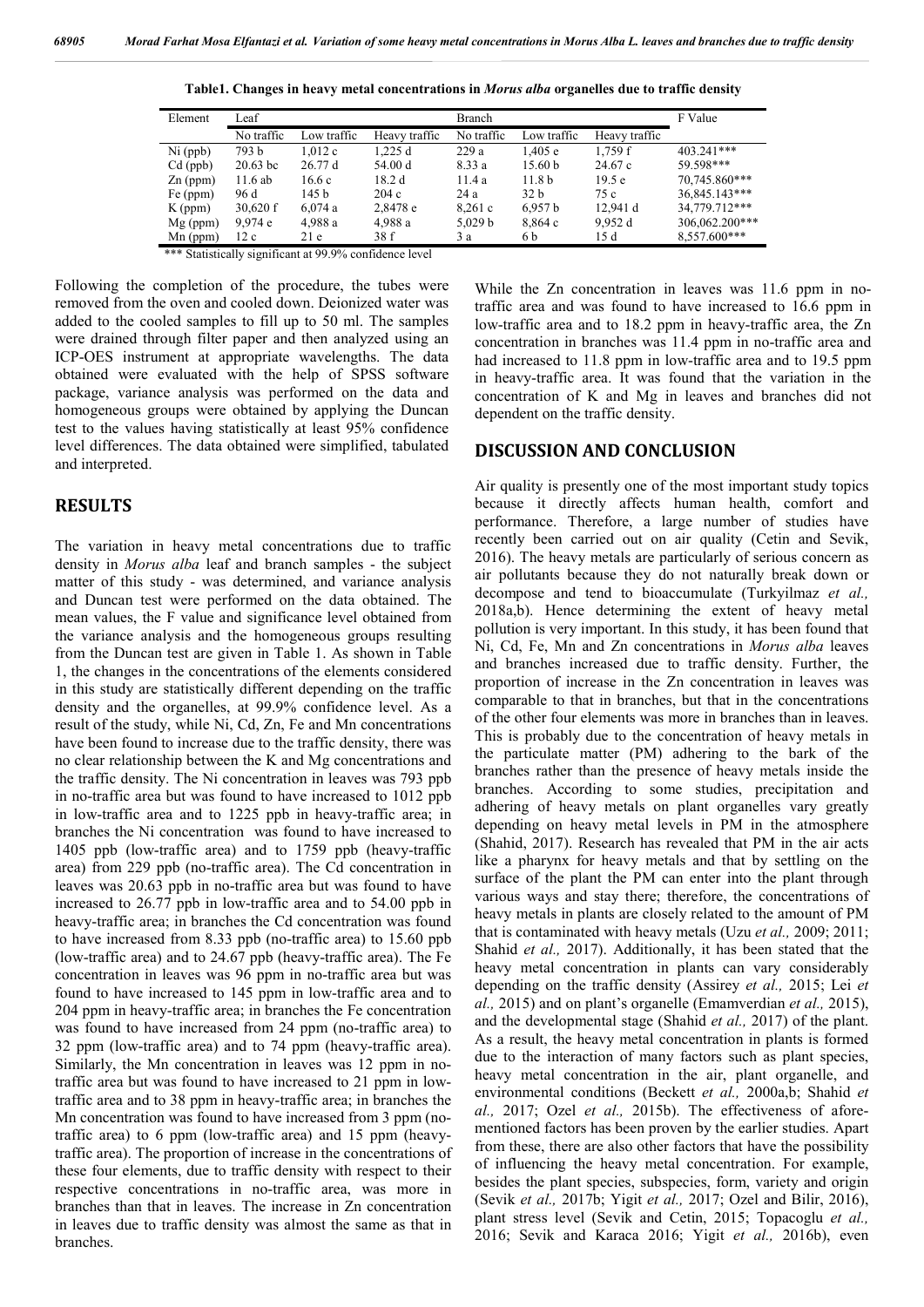genetic structure (Hrivnák *et al.,* 2017; Sevik *et al.,* 2012) are factors likely to affect heavy metal absorption and hence heavy metal concentrations in plants. Moreover, all these factors interact with each other. For example, the amount of light may affect the amount of chlorophyll and growth rate of a plant, and the rate of growth of a plant may affect heavy metal intake. As a matter of fact, Sevik et al. (2013) stated that there can be two or three times difference in the amount of the chlorophyll between the leaves of the same plant growing under shadow and the leaves receiving intense light. On the other hand, it has been also stated that there is a relationship between plant growth and metal concentration (Speak *et al.,*  2012; Shahid *et al.,* 2017). Therefore, the variation of heavy metal concentration in plants is the result of a complex mechanism dependent on the interaction of many factors.

#### **Suggestions**

In this study, *Morus alba L.* leaves and branches have been determined to be quite suitable for determining particularly Ni, Cd, Fe, Mn and Zn concentrations. As a result of the study, it has been determined that the rate of increase of Ni, Cd, Fe and Mn concentrations in branches was higher than in the leaves. However, this increase is thought to originate from PM that adhere easily to the bark of the branches and are contaminated by heavy metals. In order to confirm this, subsequent work can be carried out by applying a washing procedure and to determine the variations in heavy metal concentration in the washed and non-washed samples. The same applies to leaves as well.

#### **REFERENCES**

- Assirey, E., Al-Qodah, Z., Al-Ahmadi, M., 2015. Impact of traffic density on roadside pollution by some heavy metal ions in Madinah city, Kingdom of Saudi Arabia. *27(10), 3770-3776*
- Beckett, K.P. Freer-Smith, P.H. Taylor, G. 2000. Particulate pollution capture by urbantrees: effect of species and windspeed, Global Change Biol. 6 (2000)995–1003.
- Beckett, K.P., Freer-Smith, P.H. Taylor, G. 2000. The capture of particulate pollutionby trees at five contrasting urban sites, Arboricult. J. 24 (2000) 209–230.
- Birişçi T, Mansuroğlu S, Söğüt, Z, Kalaycı Önaç A, 2017. Ağaç, Çevre ve Toprak. Yaşamın Her Karesinde Toprak. İstanbul Aydın Ün. Yayınları.
- Cetin M, Sevik H, Isınkaralar, K. 2017a. Changes in the Particulate Matter and CO2 Concentrations Based on the Time and Weather Conditions: The Case of Kastamonu. *Oxidation Commu*., 40 (1-II), 477-485
- Cetin M, Sevik H, Saat A. 2017b. Indoor air quality: The samples of Safranbolu Bulak Mencilis Cave. *Fresenius Environ. Bull*., 25, 5965-5970
- Cetin M., Sevik H. 2016. Change of Air Quality in Kastamonu City in Terms of Particulate Matter and  $CO<sub>2</sub>$  Amount. Oxidation Communications, 39 (4-II), 3394-3401
- Emamverdian, A., Ding, Y., Mokhberdoran, F., & Xie, Y. 2015. Heavy metal stress and some mechanisms of plant defense response. *The Scientific World Journal*, Article ID 756120, 18 pages.
- Hrivnák, M., Paule, L., Krajmerová, D., Kulac, S., Sevik, H., Turna, I., Tvauri, I., Gömöry D., 2017. Genetic variation in Tertiary relics: The case of eastern-Mediterranean Abies (Pinaceae). Ecology and Evolution. 7 (23), 10018-10030
- Isinkaralar, O., Isinkaralar, K., Ekizler, A., Ilkdogan, C., 2017. Changes in the Amounts of CO2 and Particulate Matter in Kastamonu Province Depending on Weather Conditions and Locations, Journal of Chemical, Biological and Physical Sciences, 7(3); 643-650.
- Kalaycı Önaç, A, Birişçi T, 2017. Evaluating Ege Unıversity Campus Transportation Network Based On Human-Oriented Design Criteria, *Int. J. Soc. Sci*., 54, 333-349
- Lei, J., Hasi, E., & Sun, Y. 2015. Assessing the influence of different road traffic on heavy metal accumulation in rural roadside surface soils of the eastern ordos plateau grassland in China. *Water Resources and Environment; CRC Press: Boca Raton, FL, USA*, 247-252.
- Ozel, H. B, Ozel, H. U, & Varol, T. 2015a. Using Leaves of Oriental Plane (Platanus orientalis L.) to Determine the Effects of Heavy Metal Pollution Caused by Vehicles. *Polish J. Environ. Studies*, 24, 2569-2575.
- Ozel, H. B., Bilir, N. 2016. Effects of light and moisture on growth and morphological characteristics of horse chestnut (Aesculus hippocastanum L.) seedlings in the western blacksea region in Turkey. *Agriculture & Forestry/Poljoprivreda i Sumarstvo*, *62*(1):65-69.
- Ozel, H. B., Kırdar, E., Bilir, N. 2015b. The effects of magnetic field on germination of the seeds of oriental beech (Fagus orientalis Lipsky.) and growth of seedlings. *Agriculture & Forestry/Poljoprivreda i Sumarstvo*, *61*(3): 195-206.
- Sevik H., Cetin, M., Kapucu O., Aricak B., Canturk U. 2017b. Effects of Light on Morphologic and Stomatal Characteristics of Turkish fir Needles (Abies nordmanniana subsp. bornmulleriana Mattf.), Fres. Env. Bulletin, 26(11): 6579-6587.
- Sevik, H., Cetin, M. 2015, Effects of Water Stress on Seed Germination for Select Landscape Plants. Pol.J.Environ.Stud., 24(2), 689-693
- Sevik, H., Karaca, U. 2016. Determining the Resistances of Some Plant Species to Frost Stress Through Ion Leakage Method. Feb-fresenius environmental bulletin, 25(8), 2745- 2750
- Sevik, H., Karakaş, H., Karaca Ü. 2013. Color Chlorophyll relationship of some indoor ornamental plant, International Journal of Engineering Science & Research Technology, 2(7), 1706-1712
- Sevik, H., Yahyaoglu, Z., & Turna, I. 2012. Determination of genetic variation between populations of Abies nordmanniana subsp. bornmulleriana Mattf According to some seed characteristics.In M. Caliskan (Ed.), Genetic diversity in plants (pp. 231–248). Rijecka, Croatia: INTECH.
- Shahid, M., Dumat, C., Khalida, S., Schreck, E., Xiong, T. & Nabeel N. K. 2017. Foliar heavy metal uptake, toxicity and detoxification in plants: A comparison of foliar and root metal uptake. *Journal of Hazardous Materials, 325, 36-58.*
- Speak, A. Rothwell, J. Lindley, S. Smith, C. 2012. Urban particulate pollutionreduction by four species of green roof vegetation in a UK city, Atmos.Environ. 61 (2012) 283– 293.
- Şevik, H., Çetin, M., Yiğit, N., Türkyılmaz, A., Canbulat, S., Belkayalı, N., & Kuşcu, İ. S. K. 2017a. Determination of Plant Leaf Micro-Morphological Characters Depending on Traffic Density: Case Study of Pyracantha coccinea. *J. Int. Environmental Application & Science*, *12*(3), 212-216.
- Topacoglu, O., Sevik, H., Akkuzu, E. 2016. Effects of Water Stress on Germination of *Pinus nigra* Arnold. Seeds, *Pak. J. Bot*., 48(2): 447-453